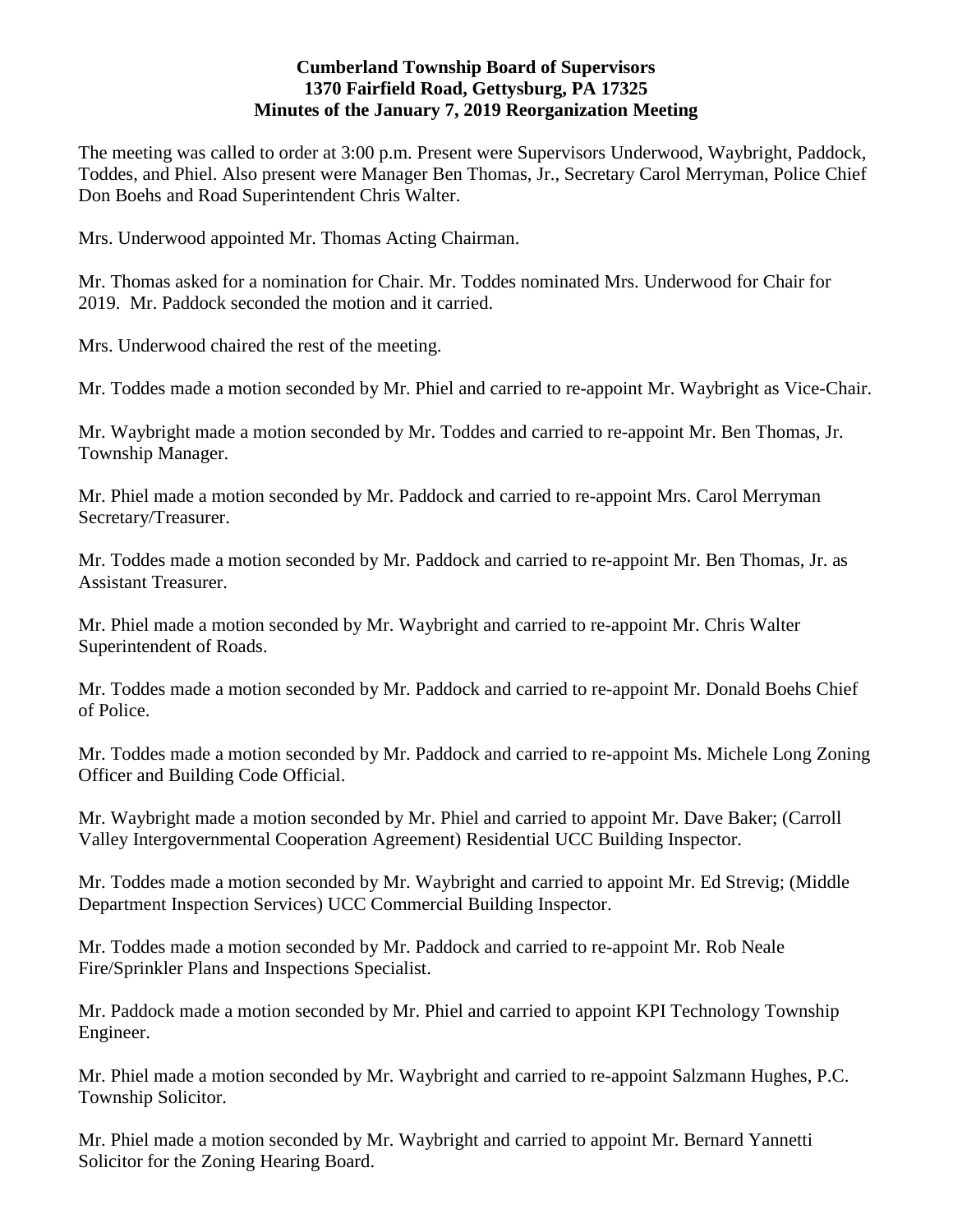Mr. Waybright made a motion seconded by Mr. Paddock and carried to appoint Mr. Mike Toms Alternate Zoning Hearing Board Solicitor.

Mr. Paddock made a motion seconded by Mr. Toddes and carried to re-appoint Mr. Gil Picarelli, KPI Technology, Sewage Enforcement Officer.

Mr. Toddes made a motion seconded by Mr. Waybright and carried to re-appoint Dominic Picarelli Backup Sewage Enforcement Officer.

Mr. Toddes made a motion seconded by Mr. Waybright and carried to re-appoint Mrs. Donna Maring Per Capita Tax Collector.

Mr. Phiel made a motion seconded by Mr. Waybright and carried to appoint Tammi Knight; (Conewago Township Tax Collector) Deputy Real Estate and Per Capita Tax Collector.

Mr. Toddes made a motion seconded by Mr. Paddock and carried to set the Real Estate and Per Capita Tax Collector's commission rate for 2019 to 2% for collections made at discount and 3% for collections made at par and penalty.

Mr. Waybright made a motion seconded by Mr. Toddes and carried to re-appoint York Adams Tax Bureau as collector of Earned Income, Local Services, and Delinquent Per Capita Taxes.

Mr. Toddes made a motion seconded by Mr. Paddock and carried to re-appoint Cumberland Township as Amusement Tax collector.

Mr. Paddock made a motion seconded by Mr. Phiel and carried to re-appoint Mr. Ron Bower Chairman of Vacancy Board.

Mr. Phiel made a motion seconded by Mr. Toddes and carried to re-appoint Mr. David Sanders Emergency Management Coordinator.

Mr. Toddes made a motion seconded by Mr. Waybright and carried to re-appoint Officer Steve Higgs Deputy Emergency Management Coordinator.

Mr. Phiel made a motion seconded by Mr. Toddes and carried to hold the regular meetings on the  $4<sup>th</sup>$ Tuesday of each month at 7:00 p.m. except in December when the meeting will be held on the Thursday, December 19th at 7:00 p.m.

Mr. Waybright made a motion seconded by Mr. Paddock and carried for the workshops be held on the Thursday preceding the  $2<sup>nd</sup>$  Tuesday at 8:30 a.m. as needed and Thursday preceding the 4<sup>th</sup> Tuesday at 8:30 a.m. as needed.

Mr. Toddes made a motion seconded by Mr. Paddock and carried to retain ACNB Bank as depositor for Township's funds.

Mr. Paddock made a motion seconded by Mr. Phiel and carried to bond the Manager and Treasurer for 1,100,000.00 each.

Mr. Paddock made a motion seconded by Mr. Phiel and carried to authorize Supervisors and appropriate staff to attend the Pennsylvania State Association of Township Supervisors (PSATS) Annual Educational Conference April 14 – 17, 2019 in Hershey, PA.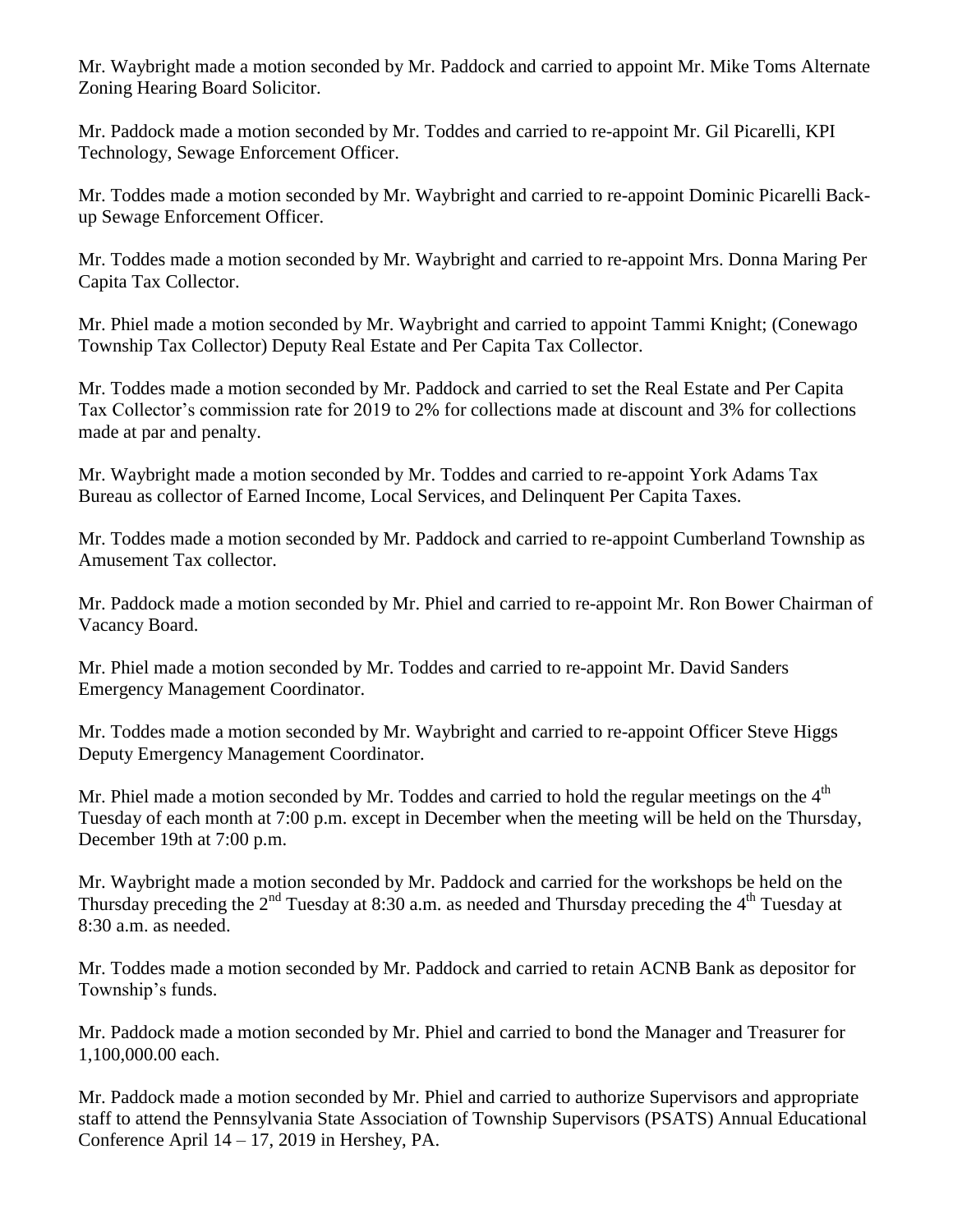Mr. Paddock made a motion seconded by Mr. Phiel and carried to reaffirm the Solicitor's attendance at the Planning Commission meeting as needed.

Mr. Paddock made a motion seconded by Mr. Toddes and carried to re-appoint Steve Tallman to the Planning Commission for a four-year term expiring 12/31/2022.

Mr. Waybright made a motion seconded by Mr. Phiel and carried to re-appoint Tom Beauchat to the Zoning Hearing Board for a three-year term expiring 12/31/2021.

Mr. Toddes made a motion seconded by Mr. Phiel and carried to re-appoint Tom Shealer to Cumberland Township Authority for a five-year term expiring 12/31/2023.

Mr. Paddock made a motion seconded by Mr. Phiel and carried to re-appoint Gary Shaffer to the Historical Architectural Review Board (HARB) for a five-year term expiring 12/31/2023.

Mr. Waybright made a motion seconded by Mr. Phiel and carried to re-appoint the Park and Rec Committee as it stands including: Steve Toddes, James Paddock, Tom Beauchat, Sarah Weigle and Ben Thomas, Jr. – Advisory.

Mr. Phiel made a motion seconded by Mr. Toddes and carried to re-appoint the Agricultural Security Area Advisory Committee for 2019 as it stands including: David Waybright, Parker Coble, Donald Miller, Tom Clowney and James Paddock.

Mr. Waybright made a motion seconded by Mr. Phiel and carried to re-appoint Mr. Ben Thomas, Jr. as the representative to the York Adams Tax Bureau and Adams County Tax Collection Committee and to re-appoint Mr. Toddes as the alternate representative for the two committees.

Mr. Toddes made a motion seconded by Mr. Phiel and carried to appoint Mr. Paddock as representative on the Grand History Trail Committee.

Mr. Waybright made a motion seconded by Mr. Toddes and carried to adopt a Management Agreement Resolution with Cumberland Township Authority @ \$13,000 x 25% benefits and overhead.

Forms for the Supervisors to elect or opt-out of the Township's group health insurance coverage were provided.

Mr. Phiel made a motion seconded by Mr. Waybright to keep the committees as follows:

FINANCE – Barbara Underwood and Shaun Phiel ECONOMIC DEVELOPMENT – Shaun Phiel and Barbara Underwood PUBLIC SAFETY – Barbara Underwood and David Waybright HIGHWAY MAINTENANCE – David Waybright and Steve Toddes PARK AND RECREATION - Steve Toddes and Jim Paddock PERSONNEL - Barbara Underwood and Steve Toddes BUILDING AND GROUNDS – Barbara Underwood, Steve Toddes and Jim Paddock COG REPRESENTATIVE & ALTERNATE – Barbara Underwood, Jim Paddock and Ben Thomas, Jr. CENTRAL ADAMS COMPREHENSIVE PLAN- David Waybright, Jim Paddock, and Barbara Underwood – alternate PENSION REVIEW – Mr. Toddes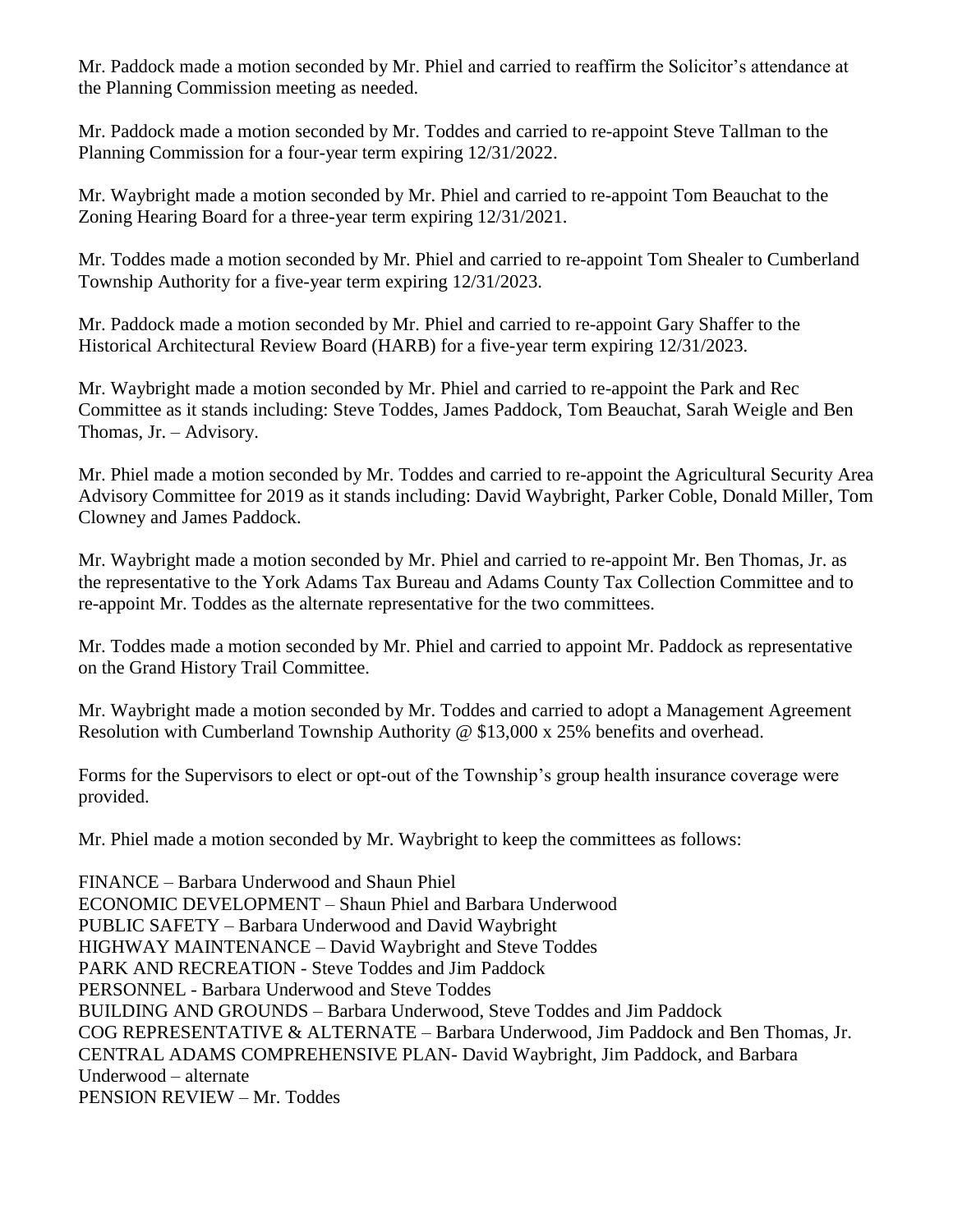Mr. Waybright made a motion seconded by Mr. Toddes and carried to adopt the following Resolution:

#### **RESOLUTION 2019-01**

# **A RESOLUTION ELIMINATING EMPLOYEE CONTRIBUTIONS TO THE POLICE PENSION PLAN FOR 2019**

BE IT RESOLVED AND ENACTED by the Authority of Cumberland Township, Adams County, Commonwealth of Pennsylvania, by the Board of Supervisors, it is hereby resolved and enacted as follows:

The conditions required by Act 600 allowing for the elimination of employee contributions to the Police Pension Plan have been met;

\*\* The condition of the plan is such that contributions may be reduced, or eliminated, as evidenced by an actuarial study;

\*\* Municipal contributions will be required to keep the fund actuarially sound;

\*\* The governing body of the Municipality eliminates employee contributions in 2019.

ENACTED AND ORDAINED THIS 7th DAY OF JANUARY, 2019 BY THE BOARD OF SUPERVISORS OF CUMBERLAND TOWNSHIP.

Mr. Phiel made a motion seconded by Mr. Paddock and carried to adopt the following Resolution:

### **RESOLUTION 2019-02**

### **A RESOLUTION APPOINTING THE CHIEF ADMINISTRATIVE OFFICER OF THE MUNICIPAL PENSION PLANS FOR CUMBERLAND TOWNSHIP**

We appoint Ben Thomas, Jr. as the Administrative Officer for the Police and Non-Uniformed Pension Plans of Cumberland Township.

ENACTED AND ORDAINED THIS 7th DAY OF JANUARY, 2019 BY THE BOARD OF SUPERVISORS OF CUMBERLAND TOWNSHIP.

Mr. Thomas reported that the fees were not increased and there is a new fee schedule with Middle Department Inspection Agency for commercial inspections only. Mr. Thomas also reported that staff is investigating going to a per square foot fee. Mr. Paddock made a motion seconded by Mr. Toddes and carried to adopt Resolutions 2019-03, 2019-04 and 2019-05.

#### **RESOLUTION 2019-03**

# **RESOLUTION FOR THE PERMIT FEE SCHEDULE**

#### **RESOLUTION 2019-04**

### **SUBDIVISION AND LAND DEVELOPMENT PLAN FEES**

# **RESOLUTION 2019 -05**

#### **STORMWATER MANAGEMENT PLAN FEES**